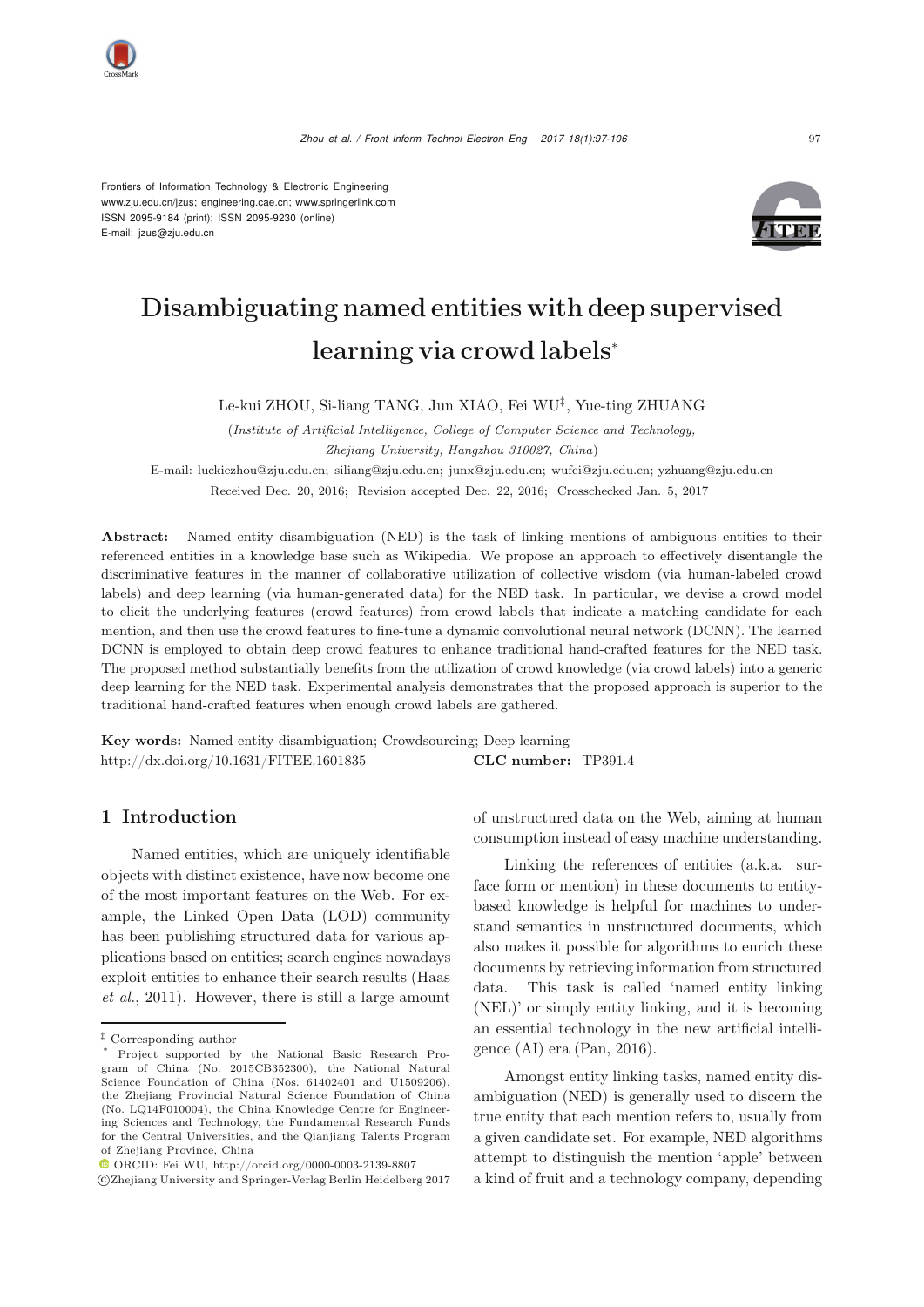on its surrounding context.

In general, NED can be regarded as a classification task (e.g., classifying a given mention to an entity from a referenced knowledge base like Wikipedia), and the performance of entity disambiguation is heavily dependent on the generation of feature representations of the mention and the entity.

As shown in Fig. [1,](#page-1-0) conventional feature representations on NED are either hand-crafted features (e.g., term frequency-inverse document frequency (tf-idf) and bag-of-words (BoW)) or the learned features from raw data (sometimes labeled information is given). In our work, we consider learning feature representation from the perspective of optimizing the wisdom of crowds. Crowdsourcing techniques are employed to acquire sparse and noisy labels produced by human workers. Features learned from these crowd labels, which we call crowd features, are expected to reflect human interpretation of the task. Unlike conventional feature extraction methods, crowd features incorporate human knowledge into machine algorithms.

In this study, we are interested in the following problems: (1) How to effectively learn the crowd features from the wisdom of crowds (e.g., crowd labels)? (2) Are crowd features capable of enhancing handcrafted features? (3) How to collaboratively use both crowd features and hand-crafted features to improve the NED performance by using traditional classification algorithms?

In particular, we propose an approach called deep supervised learning via crowd labels (DeCL). In DeCL, a crowd model is devised to elicit crowd features from crowd labels, and then the crowd features are employed to fine-tune a dynamic convolutional neural network (DCNN). The learned DCNN is employed to obtain deep crowd features to enhance the NED classification performance by traditional algorithms with the hand-crafted features. In online crowdsourced entity linking systems, the proposed DeCL yields the remarkable gain from crowdsourced labels by enhancing algorithm matchers and reducing the total cost in crowdsourcing.



<span id="page-1-0"></span>Fig. 1 Hand-crafted features widely employed in tasks in natural language processing. Typical hand-crafted features include term frequency-inverse document frequency (tf-idf) features and bag-of-words (BoW) features, which are both constructed according to a set of manually predefined rules. Other feature extraction algorithms, such as topic-based features (Blei *[et al.](#page-8-0)*, [2003\)](#page-8-0), employ a learning procedure. However, they still rely heavily on hand-designed a priori methods (e.g., a graph model). Neural network or deep learning based feature extraction methods, such as Word2Vec [\(Mikolov](#page-9-2) *et al.*, [2013](#page-9-2)), dynamic convolutional neural network (DCNN) [\(Kalchbrenner](#page-9-3) *et al.*, [2014\)](#page-9-3), and long short-term memory (LSTM) [\(Hochreiter and Schmidhuber](#page-9-4), [1997\)](#page-9-4), learn feature representations directly from the data itself, in either a supervised or an unsupervised manner. Both hand-crafted features and deep learning based methods are machine algorithms working on the data, and disregard the wisdom of the crowds. Our method, on the contrary, appropriately deals with non-perfect labels produced by human workers, and learns crowd features in a semi-supervised manner. Combining it with deep learning techniques, deep crowd features are finally learned in order to transfer the wisdom of crowds to various datasets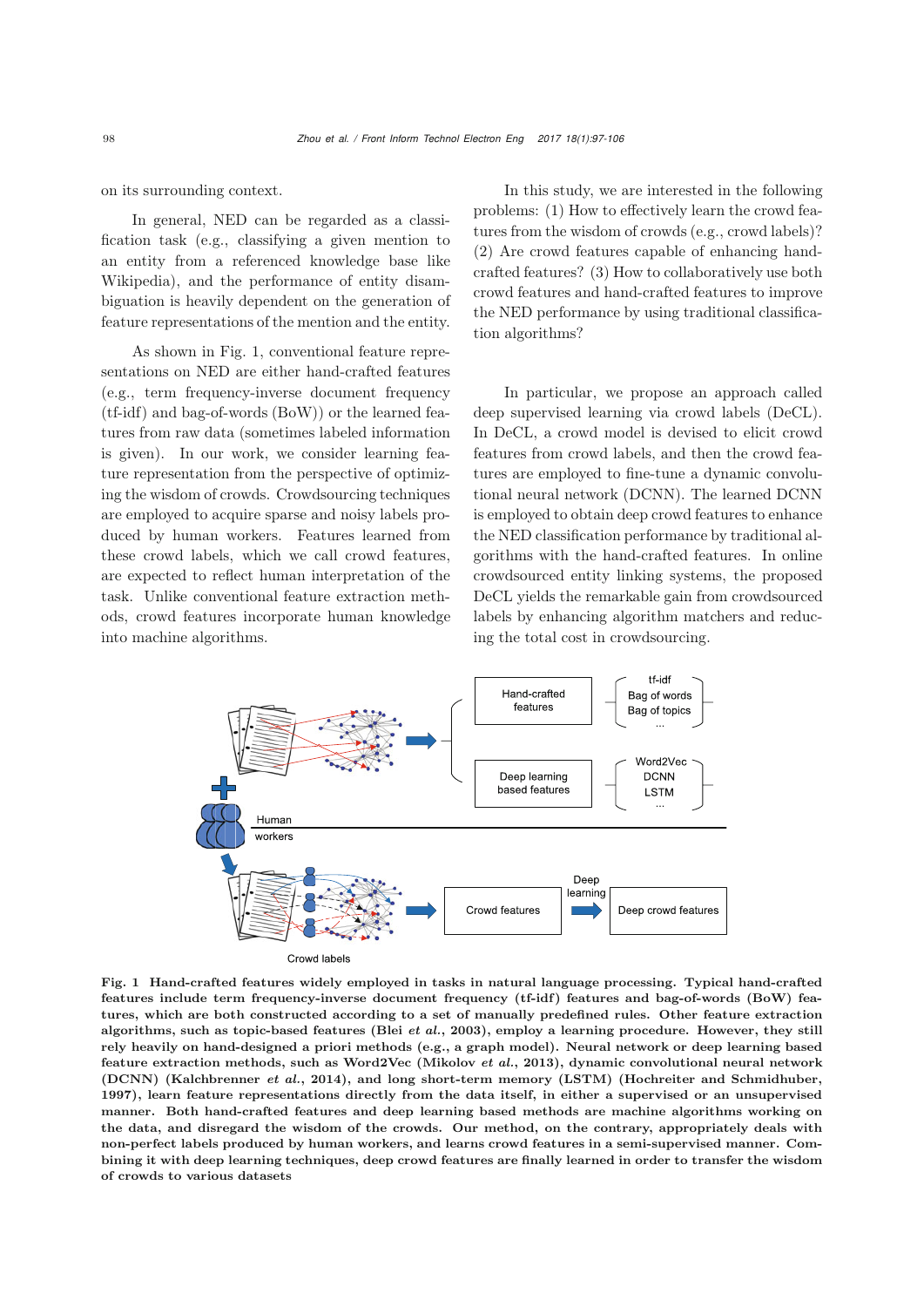## 2 Related work

Various methods have been proposed for NEDs in recent years, and the most traditional methods of NEDs usually employ a vector space model (VSM). [Bagga and Baldwin](#page-8-1) [\(1998\)](#page-8-1) disambiguated entities across documents with a VSM-disambiguation module, which first extracts a concise summary for each entity and then discovers coreferences among the entities according to cosine similarities in terms of tf-idf features of the summaries. Some recent work used Wikipedia or DBpedia as an auxiliary source of i[nformation](#page-9-5) [for](#page-9-5) [NEDs.](#page-9-5) Gabrilovich and Markovitch [\(2007\)](#page-9-5) proposed explicit semantic analysis (ESA), which first builds an inverted index of articles over Wikipedia, and then computes cosine similarity scores of articles using vectors built on the inverted index. [Bunescu and Paşca](#page-8-2) [\(2006\)](#page-8-2) employed cosine similarity between the mention context and Wikipedia articles, and trained a support vector machine (SVM) classifier based on the cosine similarity score and the taxonomy kernel. [Cucerzan](#page-8-3) [\(2007](#page-8-3)) combined Wikipedia content with VSMs to handle large-scale NEDs, and an extended feature vector has been built based on the Wikipedia content and the entity is disambiguated according to a VSM.

Another principal class of NED methods uses a graph structure. [Gentile](#page-9-6) *et al.* [\(2009](#page-9-6)) evaluated semantic relatedness over a graph built on the features extracted from Wikipedia. [Hakimov](#page-9-7) *et al.* [\(2012\)](#page-9-7) attempted to identify the correct entity by computing a centrality factor on the graph built from Wikipedia article links. [Alhelbawy and Gaizauskas](#page-8-4) [\(2014](#page-8-4)) applied a ranking algorithm to an entity graph in order to rank the popularity of each candidate entity.

By introducing crowdsourcing techniques into NED tasks, ZenCrowd [\(Demartini](#page-9-8) *et al.*, [2012\)](#page-9-8) dynamically generates micro-tasks on an online crowdsourcing platform and takes the advantage of human intelligence to improve the quality of the links. Moreover, a probabilistic framework is devised in ZenCrowd to identify unreliable human workers and make sensible decisions for entity linking, that is, inferring ground truth of entity linking from noisy labeling information by a crowd of non-experts.

Unlike ZenCrowd, in which crowdsourcing is used only as a tool to solve a specific problem, we consider crowdsourcing as one way to incorporate human intelligence into machine learning algorithms.

Specifically, we focus on whether it is possible to learn underlying features effectively (e.g., the crowd features in this study) from the crowd labels, so that human perspectives are properly incorporated into these features. We further discuss whether traditional classification algorithms benefit from these learned features.

## 3 Methods

The proposed DeCL takes the advantage of crowdsourced data and attempts to enhance the performance of mere machine-based NED algorithms.

The flowchart of the DeCL method is shown in Fig. 2. In DeCL, we first devise a crowd model which aggregates crowd labels and elicits underlying crowd features of all mentions and entities. Then we train a dynamic convolutional neural network (DCNN) fine-tuned by crowd features. The trained DCNN maps given mentions or entities to the so-called deep crowd features. In the end, the performance of the NED task is boosted by the collaborative utilization of deep crowd features and traditional hand-crafted features.

#### 3.1 Notations

Assume that the set of mentions is  $M =$  ${M_i}_{i=1}^I$  and the set of entities is  $E = {E_j}_{j=1}^J$ . The goal of NED algorithms is to identify the true entity in  $E$ , with respect to a given mention  $M_i$ .

We denote the set of all involved workers by  $U =$  ${U_k}_{k=1}^K$ . The crowdsourcing data can be formulated as a set of 4-tuples  $\{(u_q, m_q, e_q, t_q)\}_{q=1}^Q$ , where  $u_q \in$  $\{1, 2, \ldots, K\}$  is the index of a worker in  $U, m_q \in$  $\{1, 2, \ldots, I\}$  is the index of an involved mention,  $e_q \subset$  $\{1, 2, \ldots, J\}$  is the set of candidate entity indices, and  $t_q \in e_q$  is the index of the entity chosen by worker  $U_{u_q}$ . We further denote the set of all mention indices in crowdsourced data as  $M_c = \bigcup_{p=1}^P \{m_p\},\$ and the set of all entity indices in crowdsourced data as  $E_{\rm c} = \cup_{p=1}^{P} e_p$ .

As discussed before, traditional to-be-improved algorithms also need a training set on NED tasks, with ground-truth labels provided. Note that in the training of traditional classifiers, they are not necessarily given any crowdsourced label.

The data for training traditional classifiers consists of a set of 3-tuples  $\{(\hat{m}_p, \hat{e}_p, \hat{t}_p)\}_{p=1}^P$ , where mention index  $\hat{m}_p \in \{1, 2, ..., I\}$ , candidate entity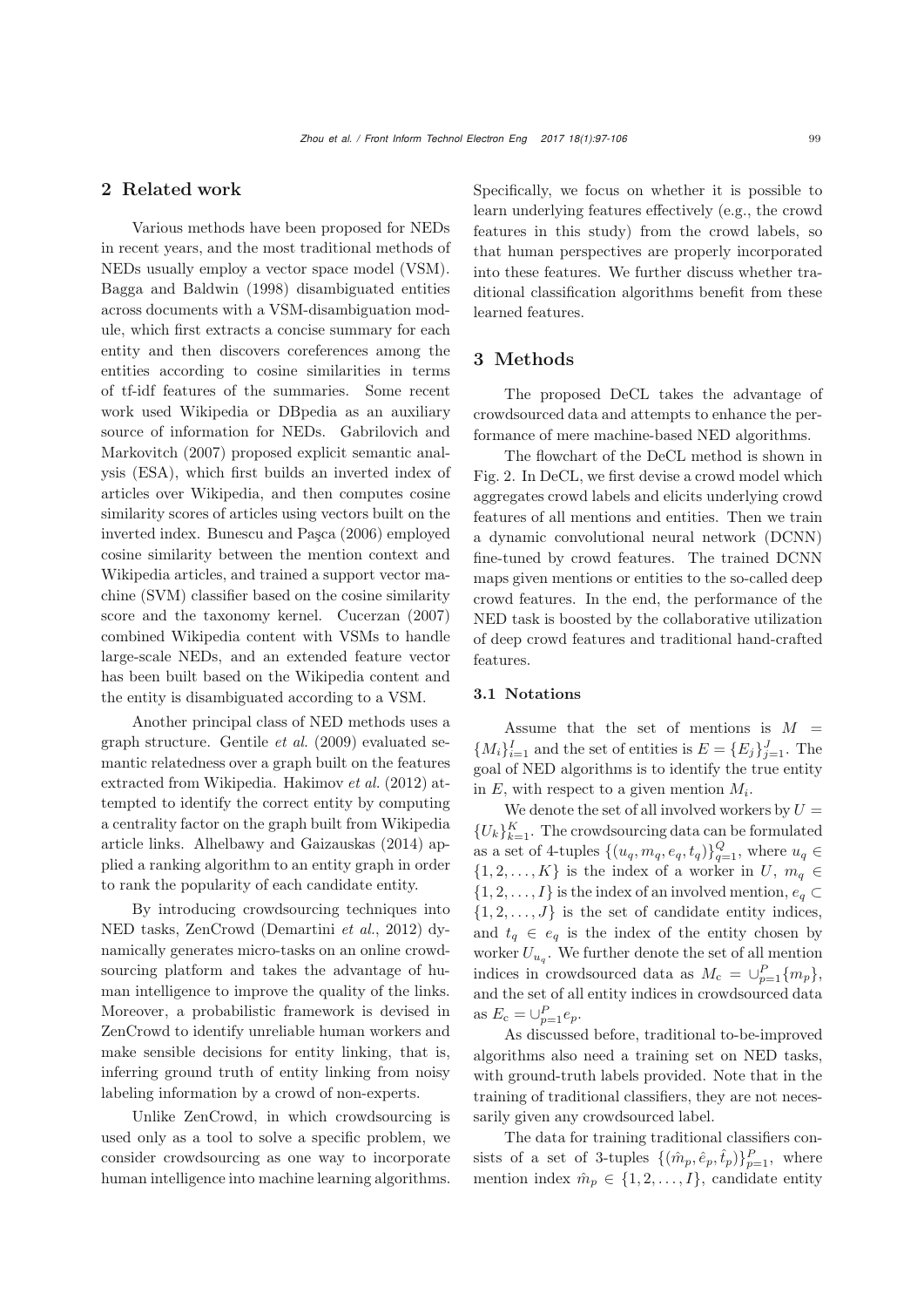

Fig. 2 Intuitive flowchart of the proposed DeCL. In DeCL, the crowd labels (indicating the linking between mentions in documents and entities in knowledge bases) are served as the input to a devised crowd model to elicit the underlying crowd features for mentions and entities. The crowd features are assumed to be compatible with the inferred true labels (e.g., the true linking). The crowd features are then used to fine-tune a dynamic convolutional neural network, which maps each mention of entities in the test data to deep crowd features. Finally, the deep crowd features and hand-crafted features are both employed to tackle NED tasks via an enhanced classifier

indices  $\hat{e}_p \subset \{1, 2, \ldots, J\}$ , and the ground-truth entity index  $\hat{t}_p \in \hat{e}_p$ .

#### 3.2 Modeling the crowd

In crowdsourcing tasks, each problem is usually labeled multiple times by different workers for the sake of reliability. As a result, there might be conflicts among answers, and the labels are still not reliable enough due to the sparse and noisy nature of crowd labels. Unlike previous works on handling such 'weakly labeled' problems (Wu *[et al.](#page-9-9)*, [2015\)](#page-9-9), a crowd model is devised in our work for label aggregation. In this subsection, we describe a crowd model which embeds a d-dimensional vector (crowd features) to mentions or entities in accordance with the (noisy) crowd labels.

Using notation  $v(\cdot)$  as the corresponding ddimensional crowd feature vector of a mention or an entity, then the matrices composed of crowd feature vectors are denoted as  $V_m = (v_m(i) := v(M_i))_{i=1}^I$ and  $V_e = (v_e(j) := v(E_j))_{j=1}^J$ .

We introduce parameter  $\boldsymbol{\alpha} = (\alpha_1, \alpha_2, \dots, \alpha_K)$ constrained by  $\|\alpha\|_2 = 1$  in order to resolve conflicts by modeling the ability of workers. Worker  $U_k$  always gives the answer in 'common sense' when

 $\alpha_k = 1$  while the worker always gives the opposite answer when  $\alpha_k = -1$ , and the worker gives a random answer when  $\alpha_k = 0$ .

In our crowd model,  $\alpha$ ,  $V_m$ , and  $V_e$  are learned to minimize the loss function as follows:

$$
L_1(\boldsymbol{\alpha}, \boldsymbol{V}_m, \boldsymbol{V}_e) = \sum_{q=1}^Q \sum_{j \in e_q} -\alpha_{u_q} \delta^*(j, t_q) \langle \boldsymbol{v}_e(j), \boldsymbol{v}_m(m_q) \rangle
$$
  
+ 
$$
\frac{\eta}{2} (\|\boldsymbol{v}_e(j)\|^2 + \|\boldsymbol{v}_m(m_q)\|^2)
$$
  
s.t. 
$$
\|\boldsymbol{\alpha}\|_2 = 1,
$$
 (1)

where  $\langle \cdot, \cdot \rangle$  is the inner product of two vectors,  $\eta$  is a regularization parameter, and  $\delta^*(\cdot, \cdot)$  is the modified version of the Kronecker delta function given by

<span id="page-3-1"></span><span id="page-3-0"></span>
$$
\delta^*(x, y) = \begin{cases} 1, & x = y, \\ -1, & x \neq y. \end{cases}
$$
 (2)

The value of the inner product  $\langle v_e(j), v_m(m_q) \rangle$ measures the similarity between two crowd feature vectors. So, the first term in Eq. [\(1\)](#page-3-0) can be translated as a penalty for the misclassifications taking into account users' abilities. To be specific, the loss increases in proportion with a worker's ability if a mention and an entity labeled by the worker to be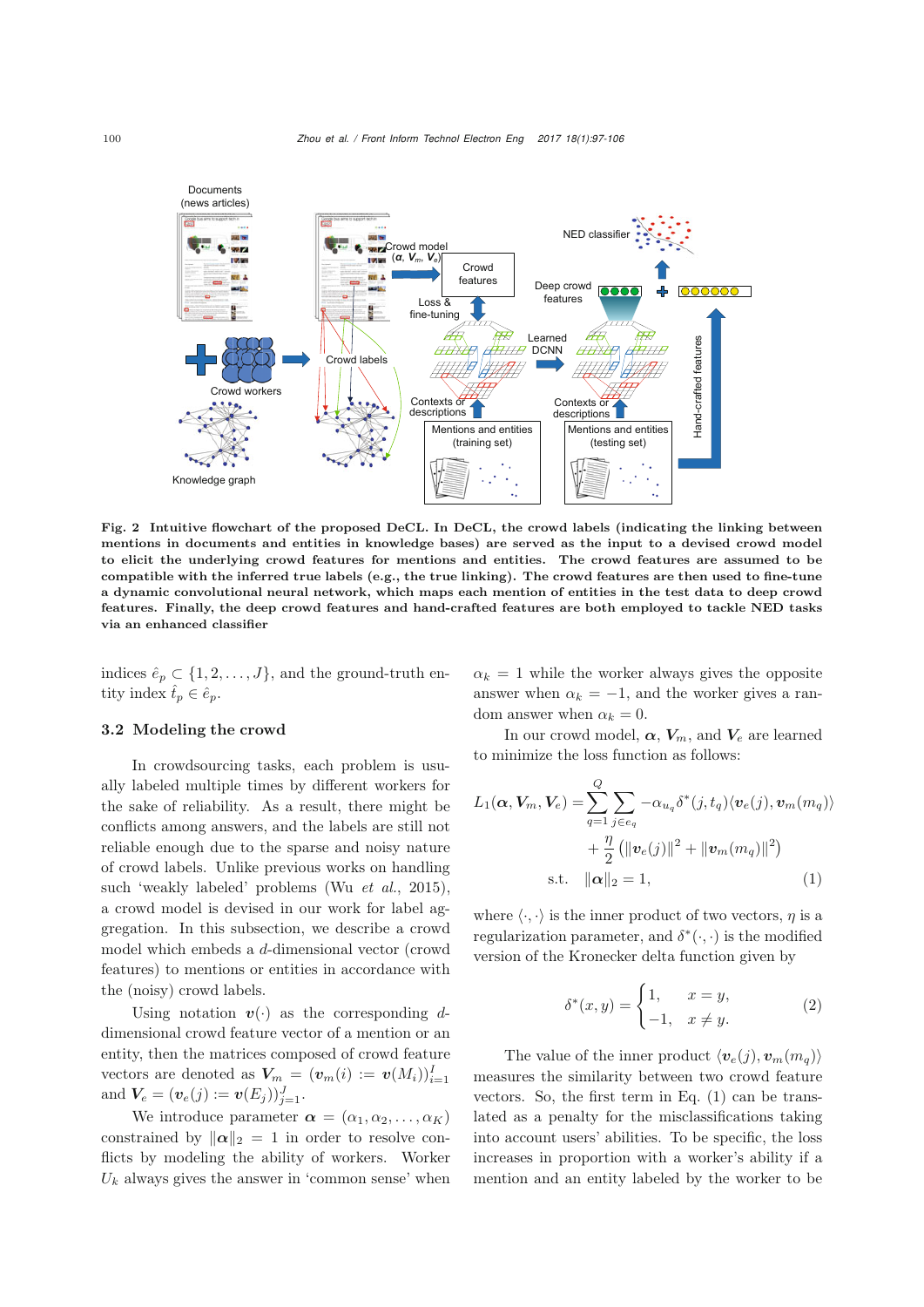a pair of entity linking have dissimilar crowd feature vectors, and vice versa. The second term in Eq. [\(1\)](#page-3-0) is a regularization term on the intensity of crowd feature vectors. Note that instead of adding the norms of  $V_m$  and  $V_e$  to the loss function, we regularize the loss function with the weighted sum of crowd feature vector norms, according to how many corresponding labels of each vector are provided by human workers.

We observe from Eq.  $(1)$  that, as the loss function is minimized, crowd features of a pair of a linked mention and an entity tend to be similar, where the similarity of two vectors is characterized by the large inner product between them, when more workers that are reliable mark them as a matched linking.

#### 3.3 Learning from the crowd

As discussed before, discovering informative features is essential to the success of NED algorithms. The aforementioned crowd model is capable of embedding each entity and a mention in training data into d-dimensional crowd features by using crowd labels. Since the crowd features are compatible with human intelligence, it is attractive to employ the crowd features to refine a deep model, and then conduct the fine-tuned deep model to extract appropriate features from the data in the testing set.

As a result, we train a deep model discriminatively in a supervised fashion such that the distances between entities and mentions are minimized.

We denote the chosen deep model as  $\gamma$  with parameter *θ*. More specifically, a dynamic convolutional neural [network](#page-9-3) [\(DCNN\)](#page-9-3) [described](#page-9-3) [in](#page-9-3) Kalchbrenner *et al.* [\(2014](#page-9-3)) is employed in our framework. As shown in Fig. [3,](#page-4-0) the input of the DCNN is a feature matrix with each column corresponding to a word in a textual paragraph, and the output of the DCNN is a d-dimensional vector. Apart from the input layer (a feature matrix) as well as the fully connected layer preceding the output, the remaining parts of the DCNN are composed of repetitive hidden layers with identical meta-structure. A hidden layer can be further divided into four sublayers, namely a convolution sublayer, a dynamic k-max pooling sublayer, a folding sublayer, and a nonlinear sublayer. All these sublayers except the nonlinear sublayer are illustrated in Fig. [3.](#page-4-0)

We extract the textual contexts from mentions and entities, and represent each word in the textual paragraph with a real vector using the method pro-



<span id="page-4-0"></span>Fig. 3 Structure of the DCNN. We show a DCNN with five words as the input and each word is represented as a vector of four dimensions. The output of the DCNN is a 5-dimensional vector. The network has one middle layer involved, which consists of sublayers *A*, *B*, and *C*. Convolution sublayer *A* contains two feature maps, both of which are obtained by the convolution of the input feature matrix with size-3 kernels. Sublayer *B* is the folding sublayer, in which adjacent rows of feature maps are combined. Sublayer *C* is a *k*-max pooling layer, in which we select three maximum elements in each row from feature maps in the previous sublayer

posed in [Mikolov](#page-9-2) *et al.* [\(2013](#page-9-2)). For each textual paragraph, we combine the word vectors by placing them sequentially into columns of a matrix. We denote the feature matrices by  $s_m(i)$  and  $s_e(j)$  for mention  $M_i$ and entity  $E_j$ , respectively. Finally, we can obtain a feature matrix for each mention or entity in the crowdsourcing data, denoted by  $S_m = (s_m(i))_{i \in M_c}$ for mentions  $M_c$  and  $S_e = (s_e(j))_{i \in E_c}$  for entities  $E<sub>c</sub>$ . Note that in practice, the embedded vectors of words that we use to build the feature matrices are obtained from pretrained results on part of the Google News dataset, provided by the Word2Vec Project (https://code.google.com/p/word2vec/).

We fine-tune the DCNN with a loss function based on the Euclidean distances as follows:

<span id="page-4-1"></span>
$$
L_2(\boldsymbol{\theta}) = \sum_{i \in M_c} ||\gamma(s_m(i); \boldsymbol{\theta}) - \boldsymbol{v}_m(i)||^2
$$
  
+ 
$$
\sum_{j \in E_c} ||\gamma(s_e(j); \boldsymbol{\theta}) - \boldsymbol{v}_e(j)||^2
$$
 (3)  
+ 
$$
\xi ||\boldsymbol{\theta}||^2,
$$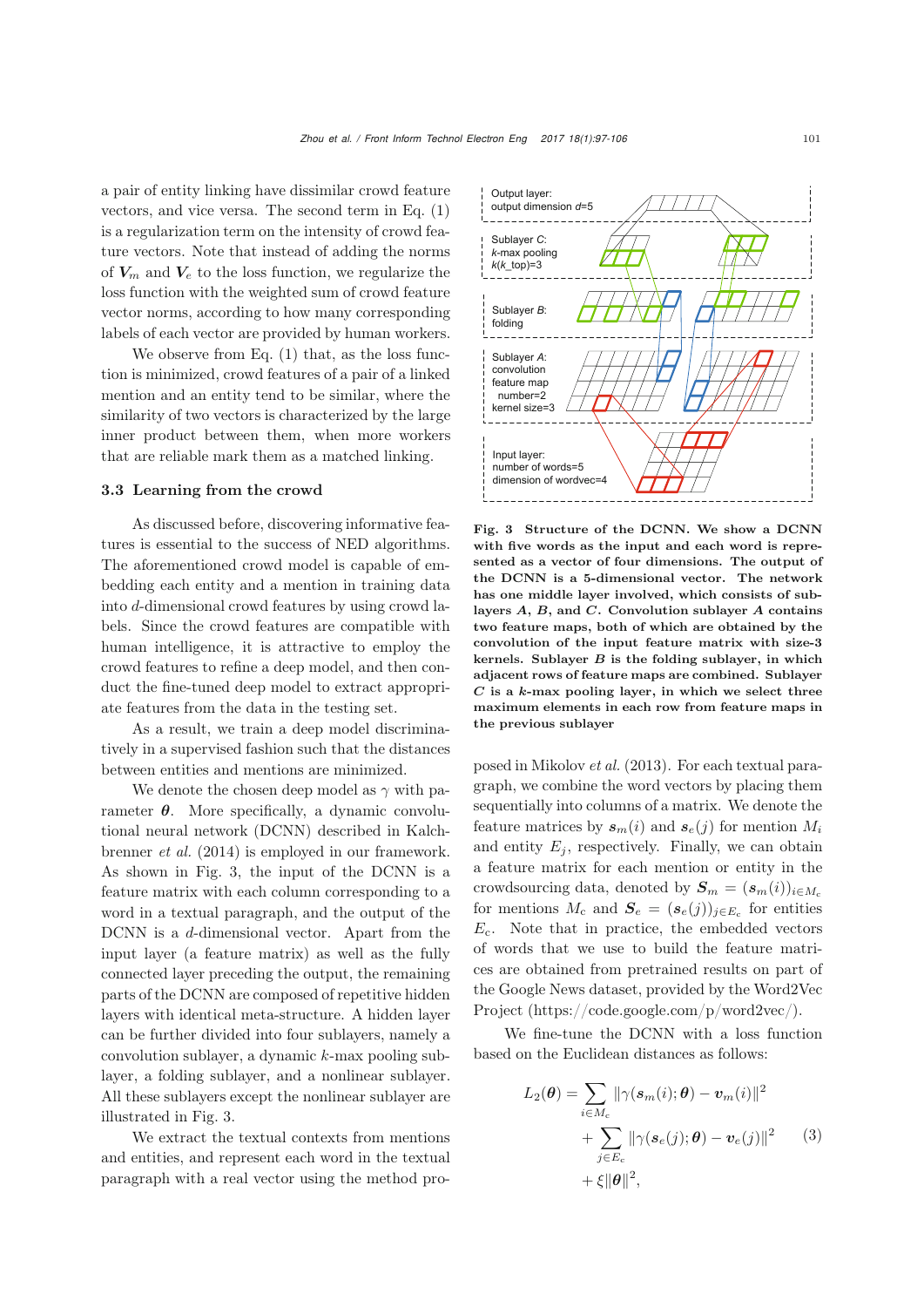where  $\xi$  is a regularization parameter. The above can be solved in practice by backpropagating the gradient of the loss function and applying regularization techniques such as a weight decay. By leveraging crowd features (the wisdom of the crowd), the DCNN can be optimized directly to disentangle the underlying features of mentions and entities. We call the feature vectors output by the fine-tuned DCNN  $\gamma(\cdot;\boldsymbol{\theta})$  deep crowd features.

# 3.4 Boosting a classifier with deep crowd features

We argue that a classifier for the NED task can substantially benefit from the collaborative utilization of deep crowd features and traditional handcrafted features.

Now that we have trained a DCNN  $\gamma(\cdot;\boldsymbol{\theta})$ , for each mention  $M_i$  and each entity  $E_j$ , and we are able to create feature matrices  $s_m(i)$  and  $s_e(j)$  from their textual contexts, as described in the previous subsection. These feature matrices are transformed by the learned DCNN as  $v_m(i) = N(\mathbf{s}_m(i); \boldsymbol{\theta})$  and  $v_e(j) = N(\mathbf{s}_e(j); \boldsymbol{\theta})$  for mention  $M_i$  and entity  $E_j$ , respectively. These are what we call deep crowd feature vectors since the DCNN is trained with the help of crowd features.

For each mention  $M_i$  and each entity  $E_j$ , we denote their hand-crafted feature vectors as  $w_m(i)$ and  $w_e(j)$ , respectively. Then we concatenate their hand-crafted features and deep crowd features as follows:

$$
\boldsymbol{w}_m^*(i) = \boldsymbol{w}_m(i)^\frown \boldsymbol{v}_m(i),\tag{4}
$$

$$
\boldsymbol{w}_e^*(j) = \boldsymbol{w}_e(j)^\frown \boldsymbol{v}_e(j), \tag{5}
$$

where symbol  $\langle \cap \rangle$  is for vector concatenation. After giving a mention, the concatenation of its deep crowd features (via the fine-tuned DCNN) and handcrafted features are fed into a classifier to perform NED.

#### 3.5 Classification-based NED algorithms

In the final step of our algorithm pipeline, we feed our combined features to a classification-based NED algorithm, which will be discussed in this subsection in a little more detail.

Classification-based methods have been adopted in NED problems in order to handle heterogeneous features [\(Bunescu and Paşca](#page-8-2), [2006](#page-8-2)), where an NED task is transformed into a classification problem, which can be solved effectively by standard classifiers. With a slight abuse of notation, we denote general feature vectors of mention  $M_i$  and entity  $E_i$ by  $\mathbf{w}_m(i)$  and  $\mathbf{w}_e(j)$  respectively in this subsection.

First, we define a joint feature function for arbitrary feature vectors *x* and *y* by

$$
\boldsymbol{J}(\boldsymbol{x},\boldsymbol{y}) = |\boldsymbol{x} - \boldsymbol{y}|,\tag{6}
$$

where  $|\cdot|$  is an element-wise absolute function. Given each 3-tuple  $(\hat{m}_p, \hat{e}_p, \hat{t}_p)$  in the training set, we generate training features and the corresponding labels by

$$
w_p = \{ (\mathbf{J}(\mathbf{w}_m(\hat{m}_p), \mathbf{w}_e(j)), \delta^*(j, \hat{t}_p)) \}_{j \in \hat{e}_p}, \quad (7)
$$

where  $\delta^*(\cdot, \cdot)$  is the modified Kronecker delta function described in Eq. [\(2\)](#page-3-1).

For a general classification algorithm that outputs both class labels and confidence scores, we have it trained on generated data  $W = \bigcup_{p=1}^{P} w_p$ . Then for any pair  $(M_i, E_i)$ , it is possible for us to define a similarity score  $S(M_i, E_i)$  and a class label  $L(M_i, E_i)$ , based on the confidence score and the class label we obtained by applying the classifier on feature vector  $J(\boldsymbol{w}_m(i), \boldsymbol{w}_e(j))$ . According to how we generate the training data, a positive  $L(M_i, E_i)$  indicates that  $E_i$  matches  $M_i$  while a negative label indicates a mismatch.

Given any mention  $M_i \in M$ , we compute similarity scores  $S(M_i, E_j)$   $\forall j \in E$  and pick the topscoring entity as the correct match of  $M_i$ . In case we are expected to choose nothing if all candidates mismatch, we reject all candidates if all labels  $L(M_i, E_j)$  ( $\forall j \in E$ ) are negative.

We choose AdaBoost as the classification algorithm in our experiments, where the confidence scores and class labels are obtained intuitively according to the intensity and the sign of ensembled weak classifier scores.

## 4 Optimization

## 4.1 Inferencing the crowd model

It is difficult to solve our crowd model directly by the Lagrange multipliers. Instead, we approximate the optimization of the crowd model in a twostep scheme.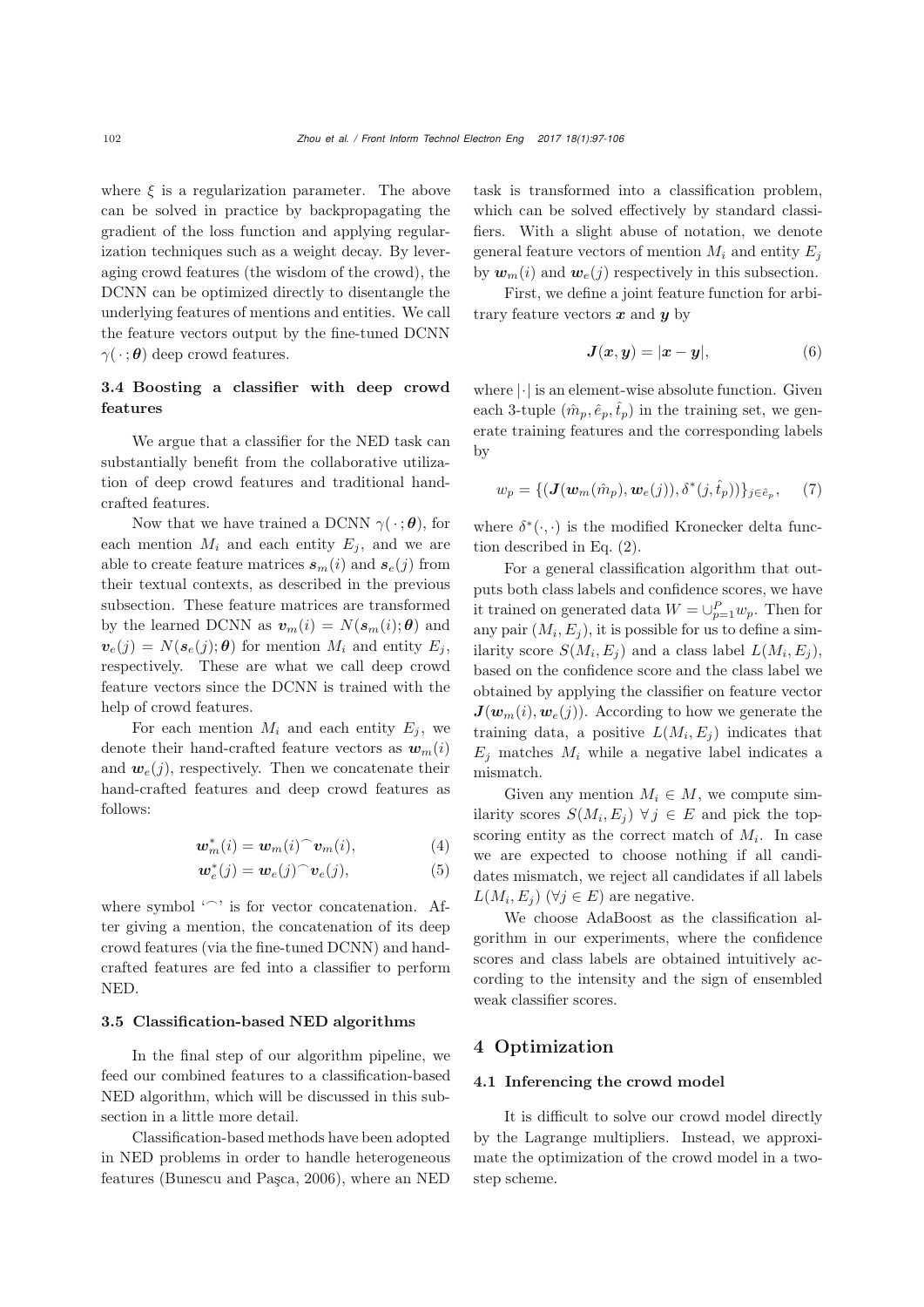In the first step, we fix the value of parameter  $\alpha$  and optimize  $V_e$  and  $V_m$  using the stochastic gradient descent as follows:

$$
V_m^{(t+1)} = V_m^{(t)} + \epsilon_1 \cdot g_m^{(t)},\tag{8}
$$

$$
V_e^{(t+1)} = V_e^{(t)} + \epsilon_1 \cdot g_e^{(t)},\tag{9}
$$

where  $\epsilon_1$  is the learning rate,  $g_m^{(t)}$  and  $g_e^{(t)}$  are the gradients of a single summation term in Eq. [\(1\)](#page-3-0) with respect to  $V_m$  or  $V_e$  at step t. The ith element in  $g_m^{(t)}$  and the *j*th element in  $g_e^{(t)}$  are given as follows:

$$
(g_m^{(t)})_i = \delta(m_q, i) \left( \sum_{j \in e_q} -\alpha_{u_q} \delta^*(j, t_q) \mathbf{v}_e^{(t)}(j) + \eta \mathbf{v}_m^{(t)}(m_q) \right),
$$
\n
$$
(10)
$$

$$
(g_e^{(t)})_j = \delta(i,j) \left( \sum_{j \in e_q} -\alpha_{u_q} \delta^*(j, t_q) \mathbf{v}_m^{(t)}(m_q) + \eta \mathbf{v}_e^{(t)}(j) \right),
$$
\n(11)

where  $\delta(\cdot, \cdot)$  is the Kronecker delta function and  $\delta^*(\cdot, \cdot)$  is its modified version defined by Eq. [\(2\)](#page-3-1).

In the second step, we fix  $V_m$  and  $V_e$ , and optimize  $\alpha$ , which is a simple problem of optimizing a linear objective function with an equality constraint. We first simplify the notation of the problem as follows:

<span id="page-6-0"></span>
$$
L_1(\alpha) = \sum_{k=1}^{K} C_k \alpha_k + C_0 \quad \text{s.t. } \|\alpha\| = 1,
$$
 (12)

where

$$
C_0 = \sum_{q=1}^{Q} \sum_{j \in e_q} \frac{\eta}{2} \left( \| \boldsymbol{v}_e(j) \|^2 + \| \boldsymbol{v}_m(m_q) \|^2 \right), \qquad (13)
$$

$$
C_k = \sum_{q=1}^{Q} \sum_{j \in e_q} -\delta(u_q, k) \delta^*(j, t_q) \langle \boldsymbol{v}_e(j), \boldsymbol{v}_m(m_q) \rangle,
$$
  

$$
\forall k \in \{1, 2, ..., K\}.
$$
 (14)

Eq. [\(12\)](#page-6-0) can be effectively solved with the Lagrange multipliers, and the result is given by

$$
\alpha_k = \frac{C_k}{\sqrt{C_1^2 + C_2^2 + \dots + C_K^2}}, \ \forall \, k \in \{1, 2, \dots, K\},\tag{15}
$$

or

$$
\alpha_k = \frac{-C_k}{\sqrt{C_1^2 + C_2^2 + \dots + C_K^2}}, \ \forall \, k \in \{1, 2, \dots, K\},\tag{16}
$$

whichever produces a lower loss.

### 4.2 Fine-tuning DCNN

We follo[wed](#page-9-3) [exactly](#page-9-3) [the](#page-9-3) [same](#page-9-3) [way](#page-9-3) [as](#page-9-3) [in](#page-9-3) Kalchbrenner *et al.* [\(2014\)](#page-9-3) to train the DCNN, except that we use the loss function in Eq. [\(3\)](#page-4-1) for fine-tuning. To show the way our loss function fits into the stochastic gradient descent framework, we first define a set of 2-tuples  $R = \{(i, 0)\}_{i \in M_c} \cup \{(0, j)\}_{j \in E_c}$  and the number of tuples in R is  $|M_c| + |E_c|$ . Then we can rewrite Eq. [\(3\)](#page-4-1) as

<span id="page-6-1"></span>
$$
L_2^*(\boldsymbol{\theta}) = \sum_{(i,j)\in R} ||\gamma(\mathbf{s}_*(i,j); \boldsymbol{\theta}) - \mathbf{v}_*(i,j)||^2, \quad (17)
$$

where

$$
\mathbf{s}_{*}(i,j) = \begin{cases} \mathbf{s}_{m}(i), & i > 0 \land j = 0, \\ \mathbf{s}_{e}(j), & i = 0 \land j > 0, \end{cases} \tag{18}
$$

$$
\mathbf{v}_{*}(i,j) = \begin{cases} \mathbf{v}_{m}(i), & i > 0 \land j = 0, \\ \mathbf{v}_{e}(j), & i = 0 \land j > 0. \end{cases} \tag{19}
$$

Note that the regularization term on  $\theta$  is ignored here because it is brought in by neural network tuning techniques such as weight decay in practice.

Now Eq. [\(17\)](#page-6-1) can be solved by applying the stochastic gradient descent. When given  $(i, j) \in \mathbb{R}$ , *θ* is updated by

$$
\boldsymbol{\theta}^{(t+1)} = \boldsymbol{\theta}^{(t)} + \epsilon_2 \cdot \boldsymbol{g}_{\boldsymbol{\theta}}^{(t)},
$$
 (20)

where  $\epsilon_2$  is the learning rate and

$$
\mathbf{g}_{\theta}^{(t)} = 2(\gamma(\mathbf{s}_{*}(i,j);\boldsymbol{\theta}^{(t)}) - \mathbf{v}_{*}(i,j)) \frac{\partial \gamma(\mathbf{s}_{*}(i,j);\boldsymbol{\theta})}{\partial \boldsymbol{\theta}}\Big|_{\boldsymbol{\theta} = \boldsymbol{\theta}^{(t)}}.
$$
 (21)

The derivative part in the last equation can be easily obtained via back propagation on DCNN.

## 5 Experiments and results

#### 5.1 Dataset

We train and test our algorithm on the dataset provided in [Demartini](#page-9-8) *et al.* [\(2012](#page-9-8)), which is a set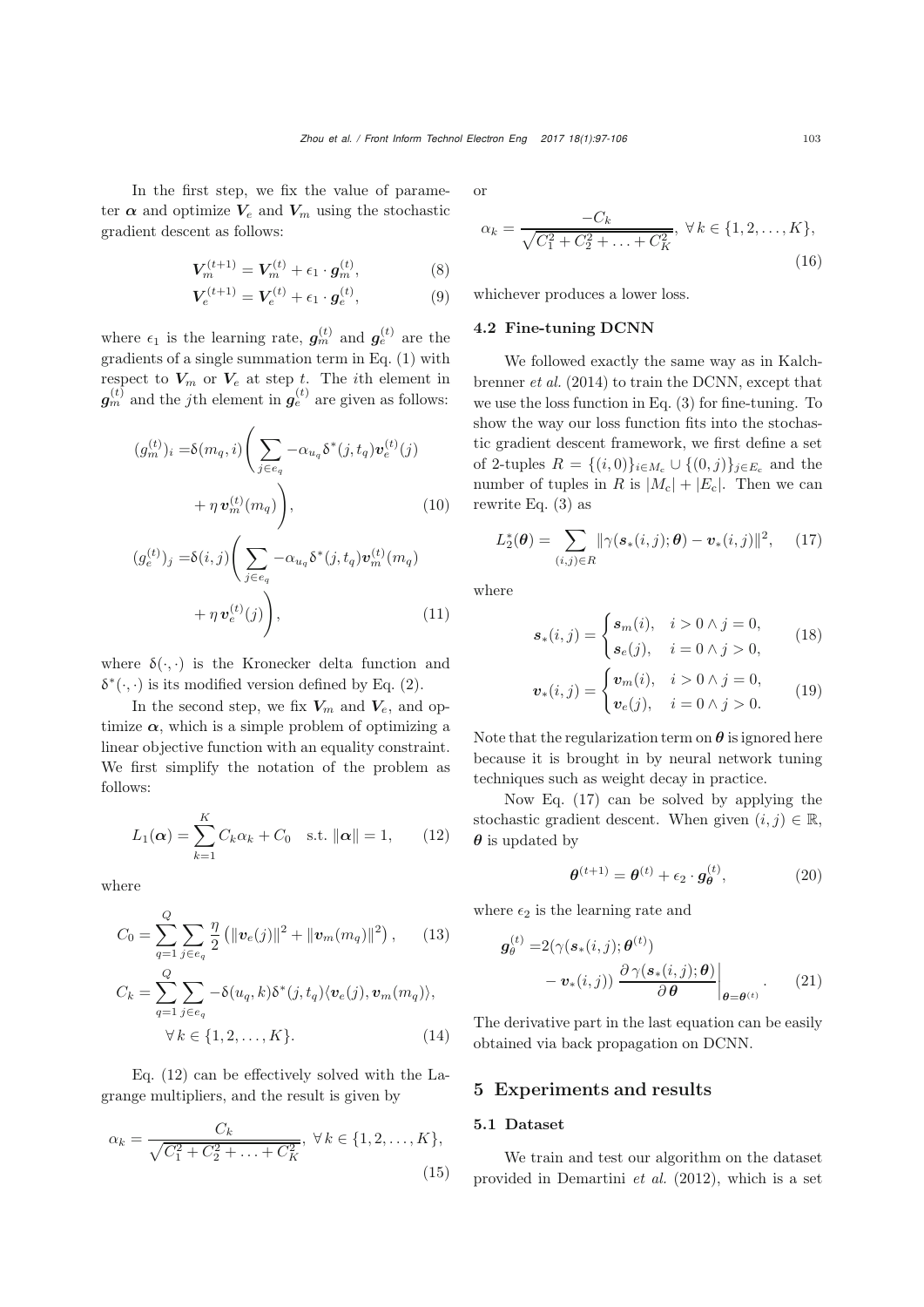of Human Intelligence Tasks (HITs) records generated by Amazon Mechanical Turk (AMT) users. In these HITs, human workers link from mentions detected in several news articles to four knowledge bases, namely DBpedia (http://www.dbpedia.org), FreeBase (http://www.freebase.com), GeoNames (http://www.geonames.org), and New York Times (http://data.nytimes.com). The ground-truth labels for training baseline algorithms are provided by a group of authorized users, who will be treated as normal users when we learn the crowdsourced features.

The dataset is first pre-processed by discarding unavailable online news articles, filtering out broken entity URLs and eliminating invalid HITs. The statistics of the remaining part of the dataset are shown in Table [1.](#page-7-0) There are 487 mentions involved in this dataset, and 1669 entities are extracted as candidates from the four knowledge bases.

<span id="page-7-0"></span>Table 1 Statistics of the ZenCrowd dataset

| Attribute        |      | Statistics   Attribute                                     | Statistics |
|------------------|------|------------------------------------------------------------|------------|
| Mention          | 487  | $\begin{array}{c} \text{User} \\ \text{Label} \end{array}$ | 84         |
| Knowledge base   |      |                                                            | 7691       |
| Candidate entity | 1669 | Average                                                    | 91.56      |
| NED task         | 1050 | labels/user                                                |            |

When we link a single entity to different knowledge bases, these can be treated as distinct NED tasks. As a result, 1050 valid NED tasks are available in this dataset. These tasks are labeled by 84 workers, producing 7691 links from mentions to candidate entities. Note that it is also possible that a user rejects all candidate entities for a mention, in which case we assign a 'generalized label' linking the mention to an empty virtual candidate. There are 11 268 generalized labels in total, and 134.14 per user on average.

We select a number of these tasks as the training data while the rest are treated as the testing data. The ratio of training-testing data size remains a variable in our experiments. We also split the crowdsourced labels according to whether the labeled task is in the training set. Generally speaking, a larger training set of NED tasks indicates more crowd labels for us to train our model.

Evidence can be found in this dataset that human and machine algorithms do not always agree with each other. Here, two examples are listed in Table [2,](#page-8-5) showing that there are cases for both crowd

workers and algorithms to outperform each other.

We can see in the first sample that the mention 'Rhode Island Avenue' is incorrectly linked by the algorithm to an avenue, while two out of three workers label it correctly as a station. In the second sample, the algorithm correctly identifies the 'United States' as a nation, and most of the workers give a wrong result. It can be concluded from the above examples that humans sometimes view the problem differently from a machine algorithm. The power of crowd features rises from these differences, such that they are expected to be good complements of conventional features.

#### 5.2 Processing and configuration

For each mention, we extract the context surrounding its first appearance in the news articles with the window size set to 50. As for each entity, we extract a descriptive paragraph in English from the knowledge base as its description.

Hand-crafted features such as tf-idf features are then extracted from mention contexts and entity descriptions. To introduce these features in brief, a tf-idf feature is a widely used text feature weighing each word in the vocabulary by the product of its term frequency in a document and its inverse document frequency on a corpus.

In our experiments, the length of deep crowd features is set to  $d = 5$  or 300, and the regularization parameter  $\eta = 0.5$  (we do not care about  $\xi$  since regularization of DCNN is achieved by some tuning techniques in practice). We use a three-layer DCNN, with 3, 4, 2 feature maps and 6, 5, 3 convolution kernel sizes in each layer in the order from input to output. We employ an AdaBoost classifier with decision trees as weak learners.

#### 5.3 Experimental results

Table [3](#page-8-6) shows the NED accuracies of our algorithm on the ZenCrowd dataset. We can see from the results that the accuracy on combined features outperforms that on tf-idf features alone in all cases except when the ratio of training-testing data size is 5:5. The more crowd labels we use to train our model, the larger performance gain we obtain with the DeCL method.

Also, note that the great variance in deep crowd feature dimensions between 5 and 300 does not make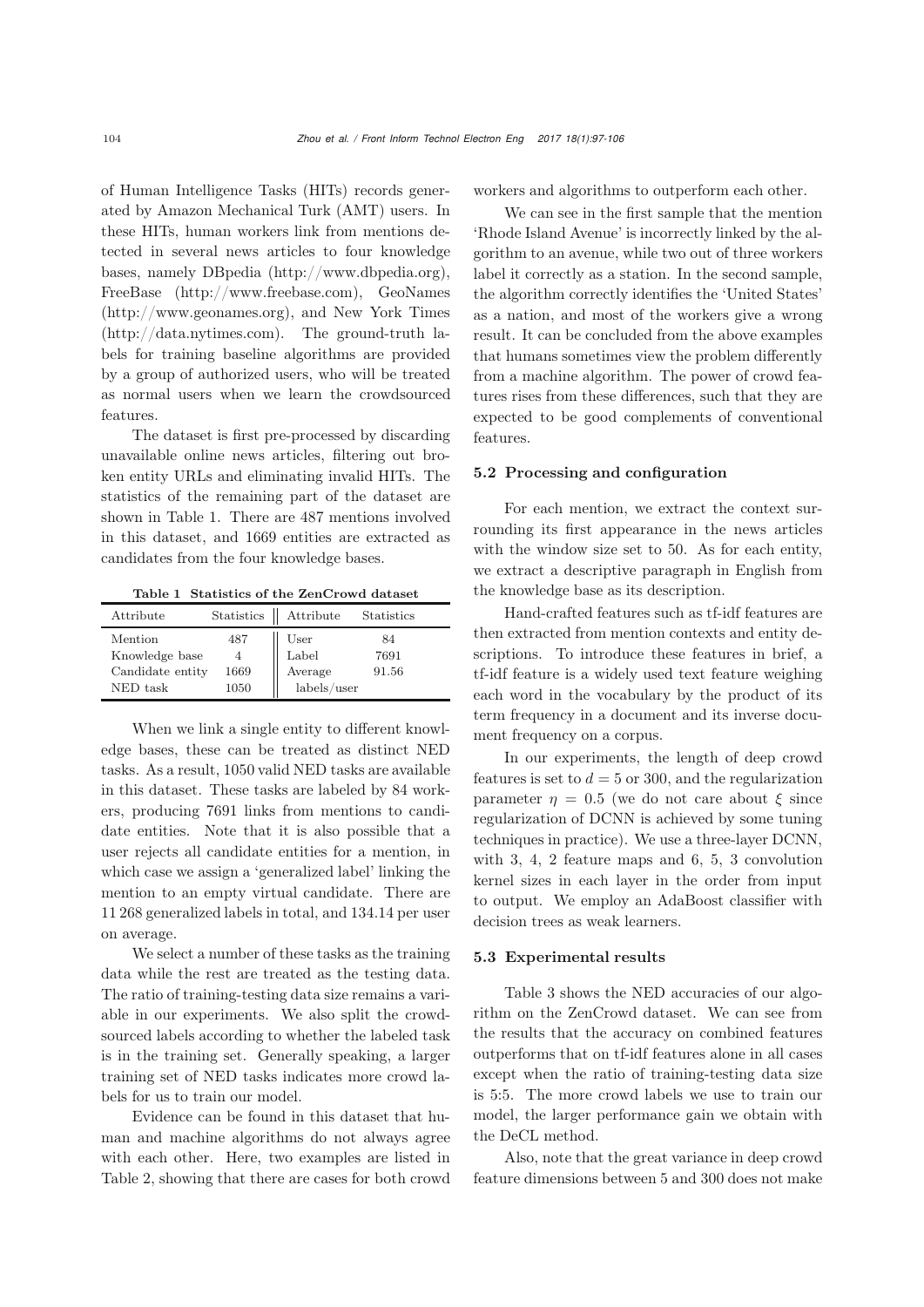| Mention<br>detected                                                                                                       | User ID<br>Algorithms     | Candidate<br>entities        | Mention<br>detected                                | User ID<br>Algorithms     | Candidate<br>entities                                                     |  |
|---------------------------------------------------------------------------------------------------------------------------|---------------------------|------------------------------|----------------------------------------------------|---------------------------|---------------------------------------------------------------------------|--|
| trains will<br>$\cdots$<br>share<br>a track between<br>New York Avenue<br>and Rhode<br>Island Avenue<br>stations $\cdots$ | 33                        | RIA (station) <sup>a</sup>   |                                                    |                           | These United States                                                       |  |
|                                                                                                                           | 26                        | $RIA$ (station) <sup>a</sup> | they planned<br>to work closely<br>with the United | 59                        | $(\text{rock band})^c$<br>Electoral College<br>(institution) <sup>d</sup> |  |
|                                                                                                                           | 47                        | $RIA$ (avenue) <sup>b</sup>  | <b>States, Europe</b><br>and India to plan         | 39                        | <b>United States</b><br>$(\text{state})^e$                                |  |
|                                                                                                                           | $tf-idf +$<br>CosDistance | $RIA$ (avenue) <sup>b</sup>  | $\cdots$                                           | $tf-idf +$<br>CosDistance | <b>United States</b><br>$(\text{state})^e$                                |  |

<span id="page-8-5"></span>Table 2 Two samples from the ZenCrowd dataset

In the first columns, there are pieces of sentences in the news articles, in which the mention is marked in bold font. The second columns indicate whether the label is produced by a user or an algorithm, and user IDs or the algorithm descriptions are presented correspondingly. The third columns specify the entity that users or algorithms link the mention to, with correct links marked in bold font. Note that users are allowed to reject all candidate entities in this dataset, and such cases are not

shown in this table due to the limited space<br> $^{\rm a}$  http://dbpedia.org/page/Rhode\_Island\_Avenue\_%E2%80%93\_Brentwood\_%28WMATA\_station%29

http://dbpedia.org/page/Rhode\_Island\_Avenue\_%28Washington,\_D.C.%29<br>
e http://dbpedia.org/page/Rhode\_Island\_Avenue\_%28Washington,\_D.C.%29<br>
e http://dbpedia.org/page/These\_United\_States<br>
d http://dbpedia.org/page/Electoral\_C

<span id="page-8-6"></span>Table 3 Accuracy comparisons on NED tasks in terms of two dimensions of deep crowd features

| Feature                    | Accuracy                        |             |            |                                   |            |            |             |
|----------------------------|---------------------------------|-------------|------------|-----------------------------------|------------|------------|-------------|
|                            | Deep crowd feature dimension: 5 |             |            | Deep crowd feature dimension: 300 |            |            |             |
|                            | 9:1                             | 8:2         | 7:3        | 9:1                               | 8:2        | 7:3        | 5:5         |
| $tf-idf + DCF$<br>$tf-idf$ | 78%<br>74%                      | 71\%<br>70% | 69%<br>69% | 77\%<br>74%                       | 71%<br>70% | 69%<br>69% | 67\%<br>69% |

Accuracies of NED tasks are given by applying AdaBoost on combined features (tf-idf + deep crowd features (DCF)) and tf-idf features respectively, in the settings of different ratios (9:1, 8:2, 7:3, and 5:5) of training data size to testing data size. tf-idf dimensions are the same, i.e., 18 478

much difference in NED accuracy, which we think is because they carry similar amount of information transferred from the crowd labels, for which even a 5-dimensional vector is expressive enough.

# 6 Conclusions and future work

We conclude from our experimental results that our methods can effectively improve conventional vector space NED algorithms even with a compact auxiliary feature space. We believe such enhancement to be more significant with more crowd labels involved, according to our observation on the effects of different ratios of training-testing data sizes. We believe this to be a promising way to make full use of crowdsourced labels produced by NED/NEL systems that arm themselves with the power of the crowd.

However, there is still much room for improvement: (1) It is beneficial to devise a more subtle crowd model and make full use of information from HIT records; (2) An efficient online training scheme is needed to incorporate our method into an online NEL system.

## References

- <span id="page-8-4"></span>Alhelbawy, A., Gaizauskas, R., 2014. Graph ranking for collective named entity disambiguation. Proc. 52nd Annual Meeting of the Association for Computational Linguistics, p.75-80.
- <span id="page-8-1"></span>Bagga, A., Baldwin, B., 1998. Entity-based cross-document coreferencing using the vector space model. Proc. 36th Annual Meeting of the Association for Computational Linguistics and 17th Int. Conf. on Computational Linguistics, p.79-85.

http://dx.doi.org/10.3115/980845.980859

- <span id="page-8-0"></span>Blei, D.M., Ng, A.Y., Jordan, M.I., 2003. Latent Dirichlet allocation. *J. Mach. Learn. Res.*, 3:993-1022.
- <span id="page-8-2"></span>Bunescu, R., Paşca, M., 2006. Using encyclopedic knowledge for named entity disambiguation. Proc. 11th Conf. of the European Chapter of the Association for Computational Linguistics, p.3-7.
- <span id="page-8-3"></span>Cucerzan, S., 2007. Large-scale named entity disambiguation based on Wikipedia data. Proc. Joint Conf. on Empirical Methods in Natural Language Processing and Computational Natural Language Learning, p.708-716.